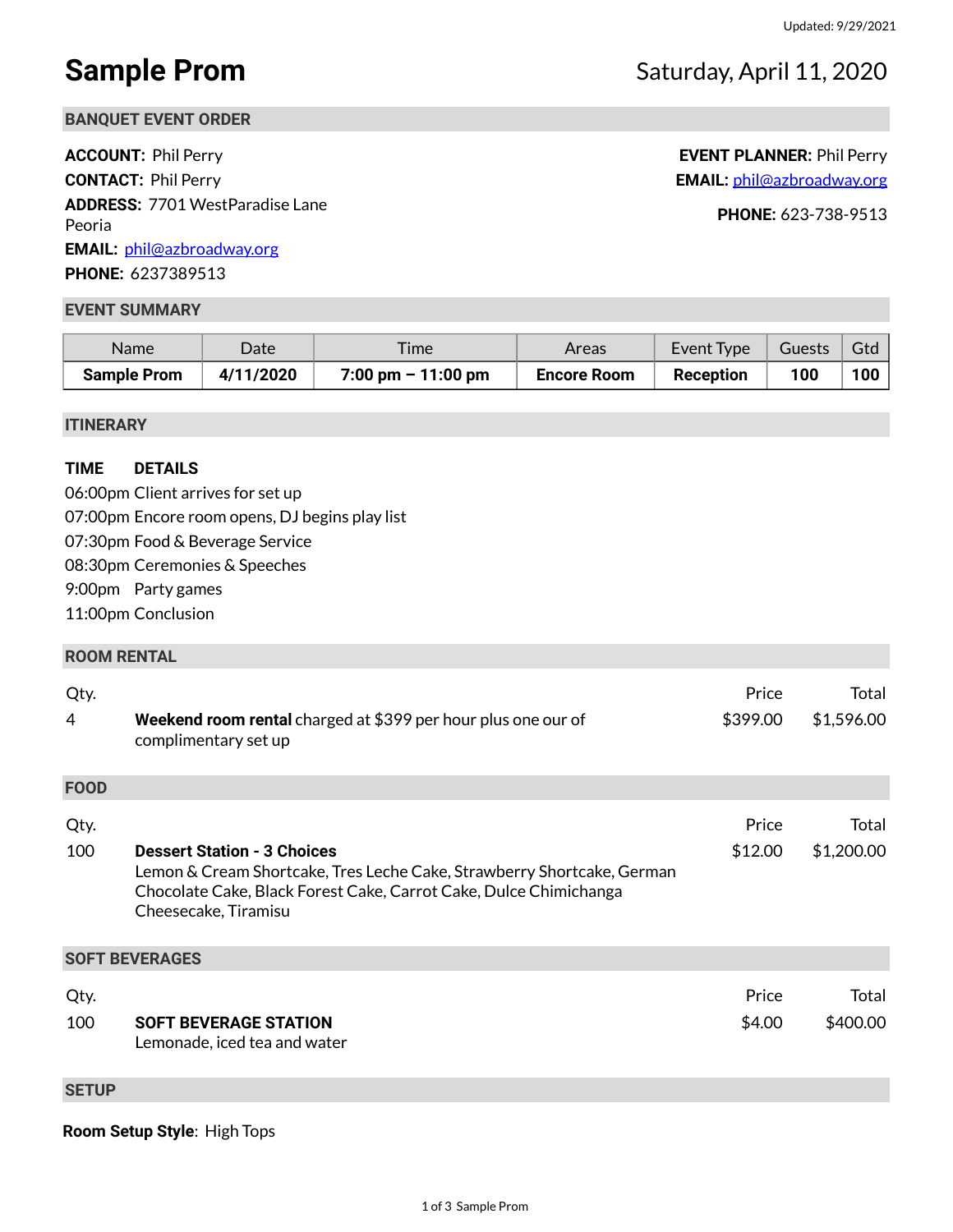

## **INCLUDED EQUIPMENT**

| Qty.                                 |                                                                                                                                                         | Price    | Total        |
|--------------------------------------|---------------------------------------------------------------------------------------------------------------------------------------------------------|----------|--------------|
| 1                                    | Stage 8 x 20 feet stage with skirting                                                                                                                   |          |              |
| 4                                    | Uplights in columns either side of the stage                                                                                                            |          |              |
| 1                                    | Dance floor                                                                                                                                             |          |              |
| 3                                    | 6 Foot tables with fitted black linens for registration, displays and gifts                                                                             |          |              |
| 10                                   | Hi-Top tables with fitted black linens and 52 x 52 toppers for mingling and<br>resting drinks on                                                        |          |              |
| 10                                   | House centerpieces consisting of a glass bowl, colored stones and faux<br>flower                                                                        |          |              |
| 1                                    | Client Decorations - nothing taped to the walls, balloons well anchored, no<br>messy sprinkles, full clean up required                                  |          |              |
| $\overline{2}$                       | Servers on hand to monitor the room, assist the client with questions plus<br>facilitate service of food and beverage                                   |          |              |
| 8                                    | Round tables 72 Inches wide for sitting and eating                                                                                                      |          |              |
|                                      | <b>UPGRADES CHARGED ADDITIONALLY</b>                                                                                                                    |          |              |
| Qty.                                 |                                                                                                                                                         | Price    | <b>Total</b> |
| $\mathbf{1}$                         | 8K Projector with 20 x 16 Foot Screen                                                                                                                   | \$500.00 | \$500.00     |
|                                      | <b>PROFESSIONAL SERVICES</b>                                                                                                                            |          |              |
| Qty.                                 |                                                                                                                                                         | Price    | Total        |
| $\mathbf{1}$                         | DJ- available to MC the event, guide events to a timeline and play the client's<br>music choices. Playlist to be prearranged with client. 4 Hour rental | \$700.00 | \$700.00     |
| 1                                    | Photo Booth - includes set up, attendant and prints                                                                                                     | \$700.00 | \$700.00     |
| <b>BILLING</b>                       |                                                                                                                                                         |          |              |
|                                      |                                                                                                                                                         |          | Total        |
| Room Rental                          |                                                                                                                                                         |          | \$1,596.00   |
| <b>Upgrades Charged Additionally</b> |                                                                                                                                                         |          | \$500.00     |
| Food                                 |                                                                                                                                                         |          | \$1,200.00   |